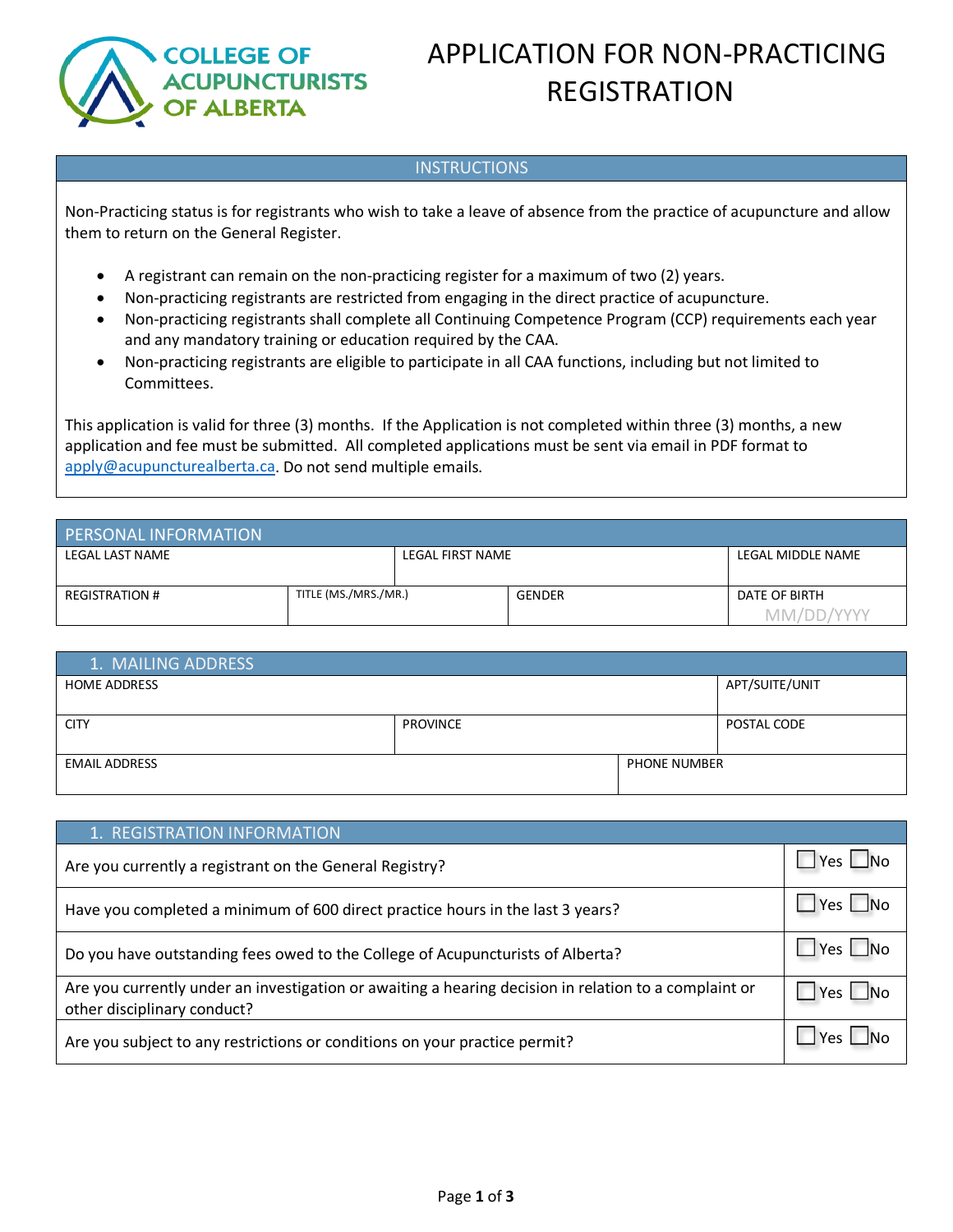

# APPLICATION FOR NON-PRACTICING REGISTRATION

#### REGISTRATION INFORMATION (Continued)

Non-practicing start date: \_\_\_\_\_\_\_\_\_\_\_\_\_\_\_\_\_\_\_\_\_\_\_\_\_\_\_\_

Reason(s) for Non-practicing registration status (Ex. Maternity leave, illness, travel:

#### 2. APPLICANT'S DECLARATION

a. I solemnly declare that all the information and statements made in this application including all attachments are true and complete to the best of my knowledge and belief. I understand and agree that if a practice permit should be issued to me based on a false or misleading statement or representation made in my application, the practice permit is subject to immediate cancellation.

\_\_\_\_\_\_\_\_\_\_\_\_\_\_\_\_\_\_\_\_\_\_\_\_\_\_\_\_\_\_\_\_\_\_\_\_\_\_\_\_\_\_\_\_\_\_\_\_\_\_\_\_\_\_\_\_\_\_\_\_\_\_\_\_\_\_\_\_\_\_\_\_\_\_\_\_\_\_\_\_\_\_\_\_\_\_\_\_\_\_\_\_\_\_\_\_\_

- b. Acupuncture is a restricted activity as per Government Organization Act, Schedule 7.1, and that it is an offence to perform a restricted activity without proper authorization. Therefore, I understand that I am not allowed to engage in the practice of acupuncture in Alberta while my status is "non-practicing".
- c. I understand that I am not permitted to perform any of the authorized acts, use any of the restricted titles or hold myself out as general registrant of College of Acupuncturists of Alberta while my status is "nonpracticing".
- d. I am aware that despite declaring myself non-practicing, I continue to be a registered and regulated member of the College of Acupuncturists of Alberta and continue to the bound by the Code of Ethics and other professional obligations of the College, including the obligation to self-report circumstances that may impact my character and reputation (ex. criminal charges, allegations of negligence, or disciplinary complaints against me to another college).
- e. I understand that I am still a regulated member of the College of Acupuncturists of Alberta and am subject to Part 4 of the Health Professions Act relating to complaints.
- f. I understand that I'm required to maintain Continuing Competence Program (CCP) requirements each year and any mandatory training or education required by the CAA while my status is "non-practicing".
- d. I undertake to immediately inform the College of Acupuncturists of Alberta in writing if any information on this form changes or if I intend at any time to return to active acupuncture practice in Alberta.
- e. I acknowledge that the College of Acupuncturists of Alberta collects the information required in the application form for the purpose of registration within the province of Alberta, and the information is only used or shared as regulated by the Health Professions Act.
- f. I am aware that CAA may need to verify the information provided, and therefore CAA may need to disclose my information to third parties. I consent to such disclosure. I also consent to third parties disclosing my personal information to CAA, so that CAA can process my application and verify the information I have provided. Any information gathered can also be used in processing any future applications for registration with the CAA.

|                            | MM/DD/YYYY |
|----------------------------|------------|
| <b>Applicant Signature</b> | Date       |